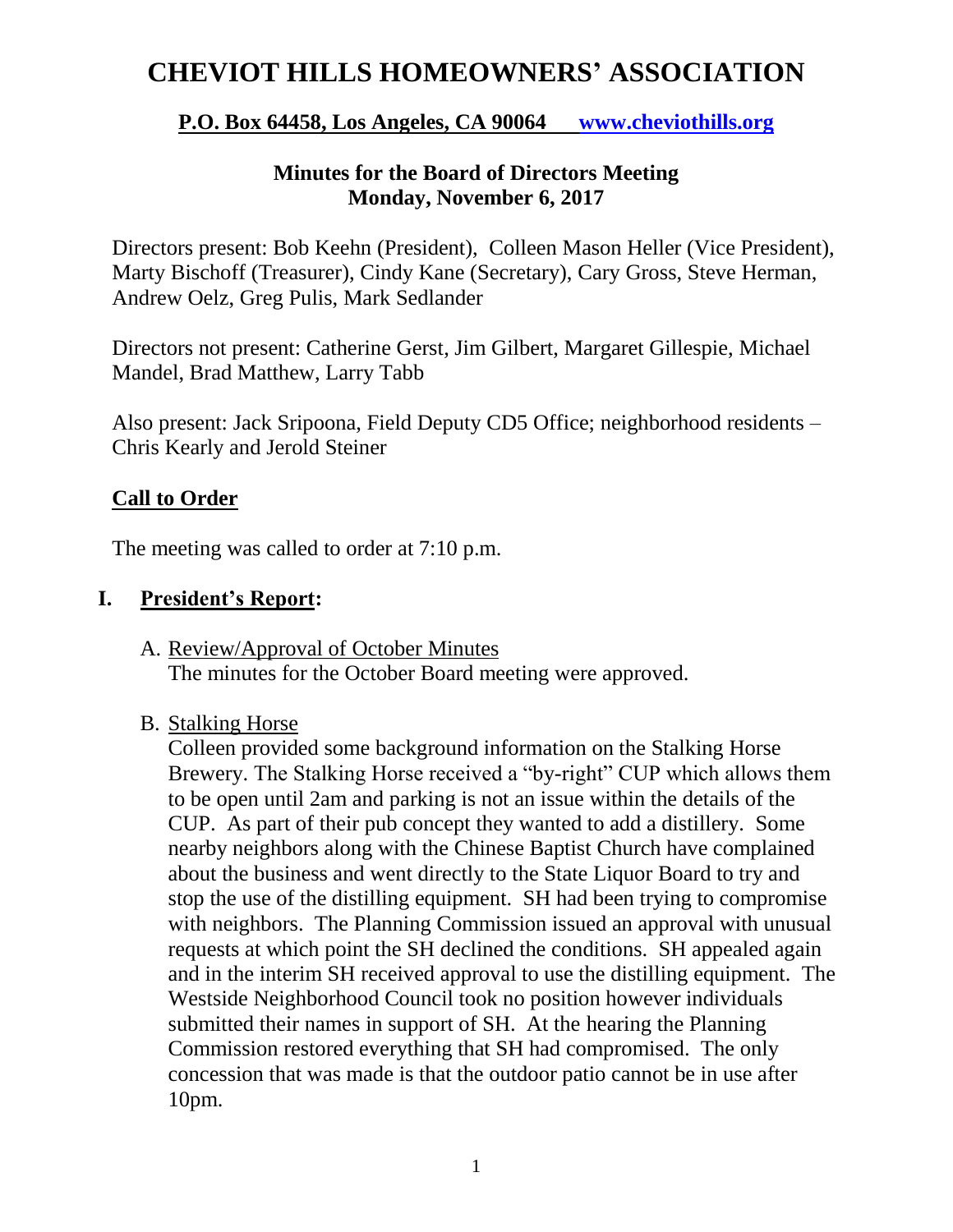# C. Cheviot Zoning/Report from CD5 Office

See item F below regarding zoning

Jack Sripoona, Field Deputy from CD5 office stated that Jim Gilbert reached out to him to inquire if funds from the Century City Traffic Mitigation Plan (CCTMP) could be used to maintain the medians.

Greg Pulis stated there should be residual money for the entry signs into the neighborhood but not for the medians. Who is responsible for the upkeep? A new contractor has been hired and is now on the job.

Jerold Steiner reported a median south of Northvale that is leaking water. Call CD5 to see who is responsible.

Colleen reported that Mark Rogenkamp (a previous CHHOA President) was the chair of the median monument project and that funds should still be available through the CCTMP.

A lengthy discussion ensued about the zoning map for our area. When Councilman Koretz pulled out Cheviot Hills in the zoning ruling it was noted that the map contained errors on the boundary lines. Colleen is spearheading the efforts on behalf of the Westside Neighborhood Council to correct the map.

There are some concerns that residents on Manning Avenue may be paying dues to our HOA. The database will be checked to ensure the correct homes are in our database boundaries.

D. APS Status

There is nothing new to report at this time. Margaret is working on a memorandum of understanding.

E. Squatters on Krim No longer an issue

# F. October 28<sup>th</sup> Meeting of CD5 HOAs with Paul Koretz

Mark Sedlander recently attended a meeting where Councilman Koretz was present. He indicated to Mark that a survey would be going out next week. Mark will follow up with Faisal Alserri in the Councilman's office.

# **II. Secretary's Report/Membership:**

Membership is trickling in. There is money sitting in the PayPal account.

# **III. Financial Report:**

There were no questions regarding the most recent financial report.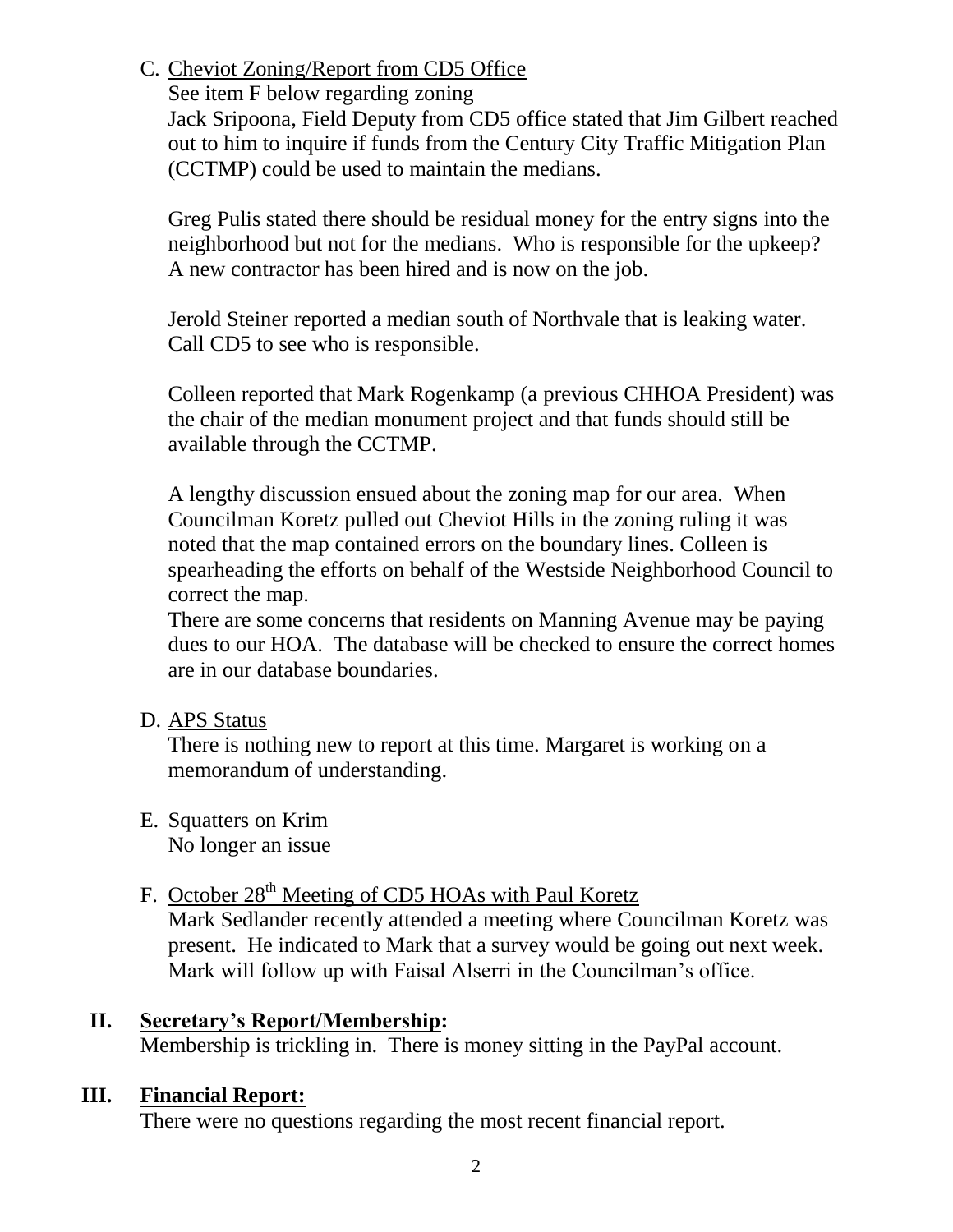### **IV. Old Business**

### A. Landscaping of Medians Update

### See I. C. above.

Steve Herman brought up the concern about the "grass/dirt" fields at Rancho Park and the need to upgrade them. Organizations that rent the fields for large events pay the City of LA and the funds don't trickle down to Parks & Rec. for maintenance of the facilities. He will contact CD5 office to pull together the various organizations that oversee the park.

#### B. Bylaws Revision:

Andrew is still working with Margaret. Any proposed changes to the bylaws will be publicized to the community.

- C. Neighborhood Watch No report
- D. Film Committee No report

### E. Cheviot Hills Tree Project

Bob had a conference call today. The next steps are to have the city permission slips signed for tree removal. There is no chance to plant before year-end. The HOA contact at the Tree People organization left for another job.

### **V. Committee Reports:**

- A. CHHOA Film Committee no report
- B. Neighborhood Watch/Security see President's report above APS.
- C. FOWLA There are still funds available for the Rancho Park library. When they come up with a wish list they know how to access the funds. There was discussion that previously Celine Burke offered to reach out to them to offer assistance.
- D. Cell Tower Deferred
- E. Expo/Bike Path no update